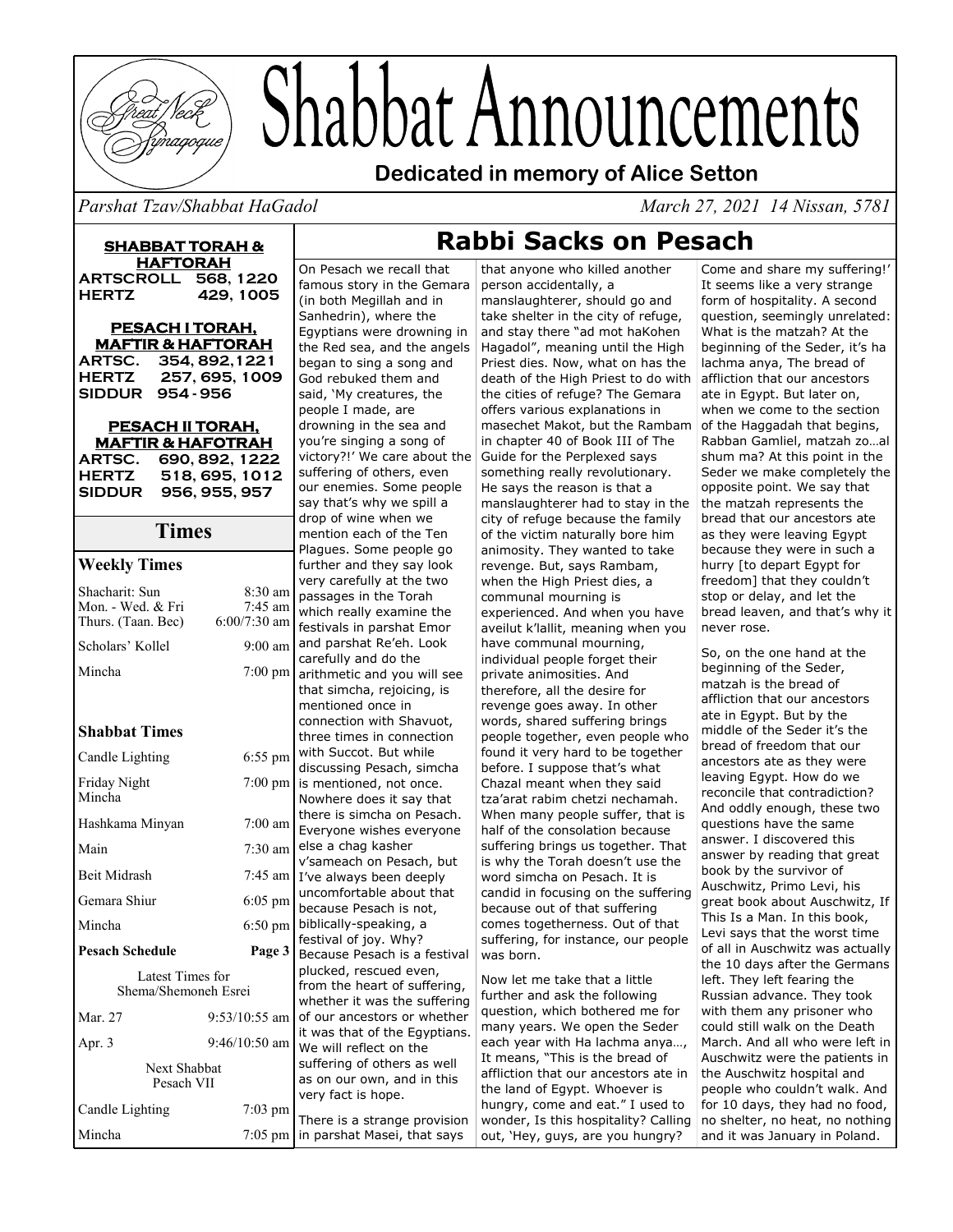#### **26 Old Mill Road, Great Neck, NY 11023 (516) 487-6100 Shabbat Announcements Tzav 5781**

It was freezing. He said those 10 days were a nightmare. But eventually, he and two friends decided to light a fire and gather together for some warmth. And then, he says, as the heat began to spread, something seemed to relax in everyone. These are his words: "And at that moment Towarowski (a Franco-Pole of twenty-three, with typhus), proposed to the others that each of them offer a slice of bread to us three who had been working [making the fire]. And so, it was agreed".

Levi continues, "Only a day before, a similar event would have been inconceivable. The law of the camp said, "Eat your own bread. And if you can, eat the bread of your neighbor," and left no room for gratitude. It really meant when he offered me some bread, that the law of the camp was dead. It was the first human gesture that occurred among us. I believe that that moment can be dated as the beginning of the change by which we who had not died slowly changed from prisoners to human beings again."

Let us really think about this. One person offered Primo Levi a small slice of his bread of affliction during this Death March, and Primo Levi knew that was the moment at which he became a human being again. When we share our affliction with others, and we share what little we have with others, we turn the bread of affliction into the bread of freedom. Affliction shared is the beginning of redemption. So I do urge you before Yom Tov comes in, to find somebody you can help and give a little, whatever food they need, or whatever else they need. But I also urge you to remember that this year, we are going to be sharing affliction with the whole world. But that is the first step to freedom. When we can share our affliction, we have begun to be free human beings.

And now, let's delve a little deeper. What actually is the lesson of this pandemic? What actually is the lesson of history in general? And let me introduce this by asking you, does anyone know the verse, the biblical verse that is quoted more than any other in the Haggadah? The answer is the verse vehigadeta levincha bayom hahu, laymor, ba'avor zeh asa Hashem li b'tzayti mimitzrayim, meaning, "And you shall tell your child on that day, "Because of this that God did for me when I left Egypt." If you look in the Haggadah you will see [in the section about the Four Children], it's first used as the answer to the Rasha, the wicked one's question, "What does all this mean to you?" And you set his teeth on edge and say, "God did this for me when He brought me out of Egypt", (but he wouldn't have done it for you).

Secondly, it's used as the answer given to the third child, the one who can't ask. You must quote this verse to teach your child how. As it says, "Teach your child that day". Number three, the passage in the Haggadah which says Yachol merosh chodesh, meaning perhaps we should read the Haggadah on Rosh Chodesh Nissan, or during daylight hours, on the morning of Pesach, but



**Great Neck Synagogue 26 Old Mill Road, Great Neck , NY 11023 516-487-6100**

**Rabbi Dale Polakoff, Rabbi Rabbi Ian Lichter, Assistant Rabbi Rabbi Yehoshua Lefkowitz, Intern Rabbi Dr. Ephraim Wolf, z"l, Rabbi Emeritus Yitzy Spinner, Cantor Eleazer Schulman, z"l, Cantor Emeritus Rabbi Sholom Jensen, Youth Director Zehava & Dr. Michael Atlas, Youth Directors Mark Twersky, Executive Director Dr. James Frisch, Assistant Director Jordan Wolf, President Dov Sassoon, Chairman of the Board**

the same verse is quoted again, "because of this that God did for me", meaning that you're pointing to something, therefore the Haggadah should be read on Seder night and that's the time when the matzah and maror are set out in front of you.

And finally, the ultimate principle of the Haggadah, the section beginning, Bechol dor vador, chayav adam lirot et aztmo ke'ilu hu yatza mimitzrayim, meaning each of us must see ourselves as if we had personally left Egypt. "As it says, you shall teach your child on that day, saying, ba'avor zeh asa hashem li b'tzayti mimitzrayim. Tell your child this is what God did for me, when He brought me out of Egypt." You don't say He brought "my ancestors". You say "brought me". So, it is said four times on Seder night. It is the most repeated verse. But what on earth does it mean? It seems simple, but actually it isn't. There are two completely opposite readings of what this verse means.

The first reading is the one given by Rashbam, by Ramban and others. They interpret this verse to mean, 'The answer to question, 'Why am I eating matzah and maror?' is, because God took my ancestors out of Egypt. I am doing this because of something that happened in the past.' That's Rashbam and it makes eminent sense. However, Rashi says completely the opposite. 'Why did God take me out of Egypt? In order that I should fulfil these mitzvahs of eating matzah and maror.' In other words, I'm not doing this because of the past. The past happened so that I would do this, all these centuries later. The Ibn Ezra was a great rationalist. Unsurprisingly, he follows Rashi on this and not Rashbam. Now, on the face of it, Rashi is completely incomprehensible. We went through all that suffering in Egypt just so that we would eat matzah and maror? If so, God could have left out the whole episode of Egypt. We needn't have gone there. We need not have endured slavery. He could just have told us, 'For seven days, eat matzah and maror.' What on earth does Rashi mean? But actually, Rashi is being incredibly profound. Why were our ancestors slaves? Why did God allow it to happen? God wanted us at the beginning of history, of our history, to lose our freedom so that we would never let it be lost again. He wanted us to know what it feels like to be a slave, so that we would become the world's most consistent fighters for freedom. In fact, that is the explanation for all the difficult passages of suffering in the Torah. Abraham and Sarah had to wait all those years for a child, so that we would appreciate a child is a gift, a miracle, precious, and we would become the most child-oriented faith in the world. We walked as a people through the 'Valley of the Shadow of Death' so many times. Why? So that we would never forget the sanctity of life. What you once lose, you never take for granted. We went through slavery, so that we would never settle for less than freedom. The freedom that is today embodied in the state of Israel.

Listen to the depth of this truth and relate to it now. There are two possible things that might happen once this pandemic is over. Possibility one is the very real possibility that the world will simply go back to normal, and nothing will change. It will be as if it never happened. Maybe we'll remember it, once a year. That's all. And then, Hegel will be proved right when he said "the one thing we learn from history is that we learn nothing from history". We take exactly the opposite view. Ba'avur zeh: History exists so that we may learn from it. History exists so that we can avoid repeating it. That is what we went through all these sorrows for, so that we would be changed thereby, and that is what has to happen after this terrible pandemic.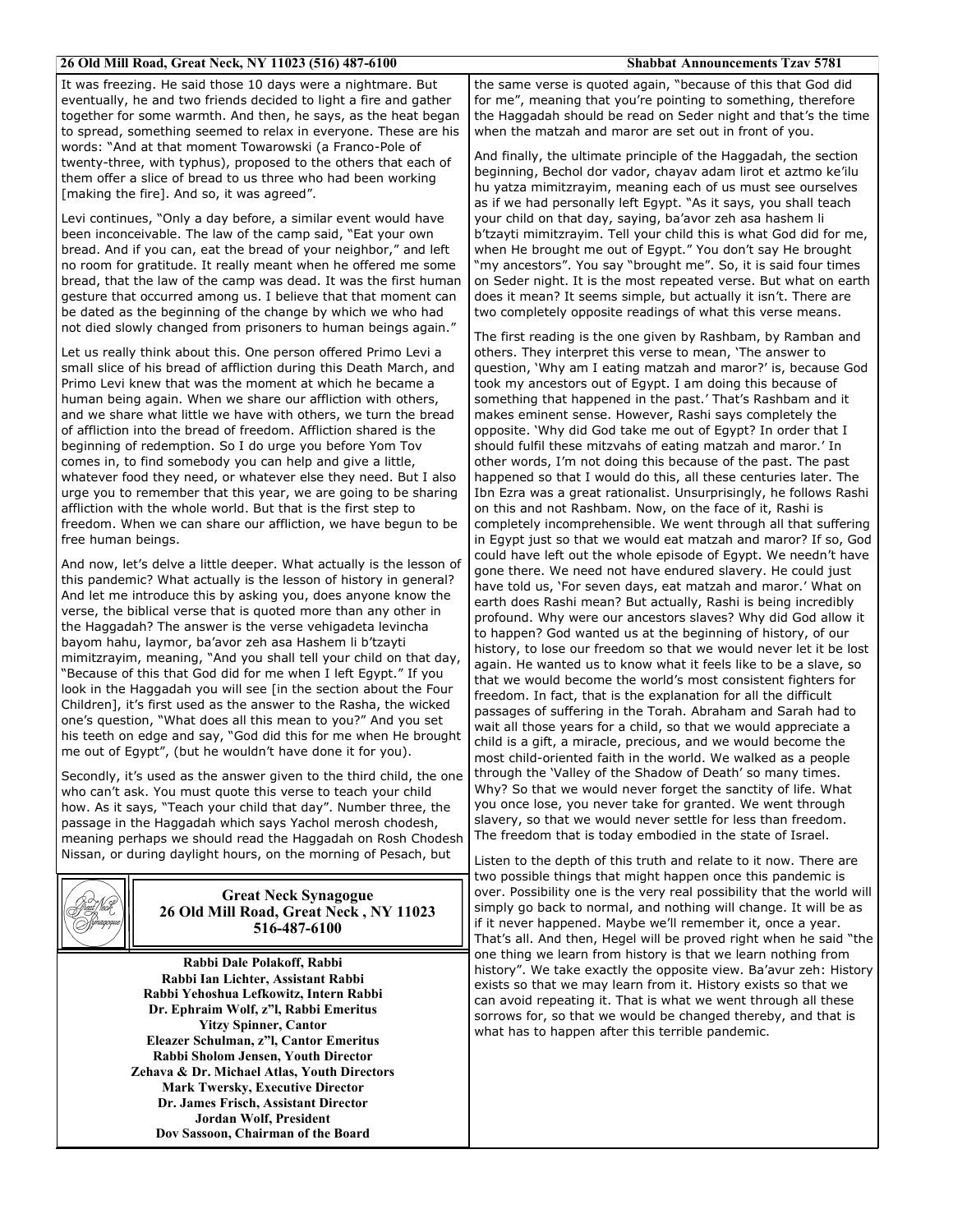### **PESACH SCHEDULE**

### **Thursday, March 25th**

Shacharit: 6:00 am/7:30 am Followed by Siyum Bechorot sponsored by Hedva & Edmund Kesler in memory of their parents, Ray & Mike Majus and Lillie & Israel Kessler

Registration **[HERE](https://www.signupgenius.com/go/9040a44a5ab2aa2fa7-shacharit)**

Mincha: 7:00 pm Bedikat Chametz after 7:54 pm

### **Friday, March 26th**

Burn Chametz by: 11:57 am Candle Lighting: 6:55 pm Mincha: 7:00 pm

### **Shabbat, March 27th - Shabbat Hagadol/Erev Pesach**

Shacharit: Hashkama: 7:00 am Main Sanctuary: 7:30 am Beit Midrash: 7:45 am

*Chametz should not be eaten after: Magen Avraham:10:28 am Vilna Gaon: 10:55 am*

*Chametz needs to be disposed of by: Magen Avraham: 11:44 am Vilna Gaon: 11:55 am*

Gemara Shiur: 6:05 pm Mincha: 6:50 pm Maariv: 7:35 pm Candle Lighting & Preparations for 1st Seder: 7:56 pm

### **Sunday, March 28th - Pesach I**

Shacharit: 8:00/9:00/9:15 /9:30am Mincha: 7:00 pm Candle Lighting & Preparations for 2nd Seder: 7:57 pm

### **Monday, March 29th - Pesach II**

Shacharit: 8:00/9:00/9:15/9:30 am Mincha: 6:55 pm Yom Tov Ends: 7:58 pm

### **Tuesday, March 30th - Friday, April 2nd - Chol HaMoed**

Shacharit: 7:30 am Mincha: 7:05 pm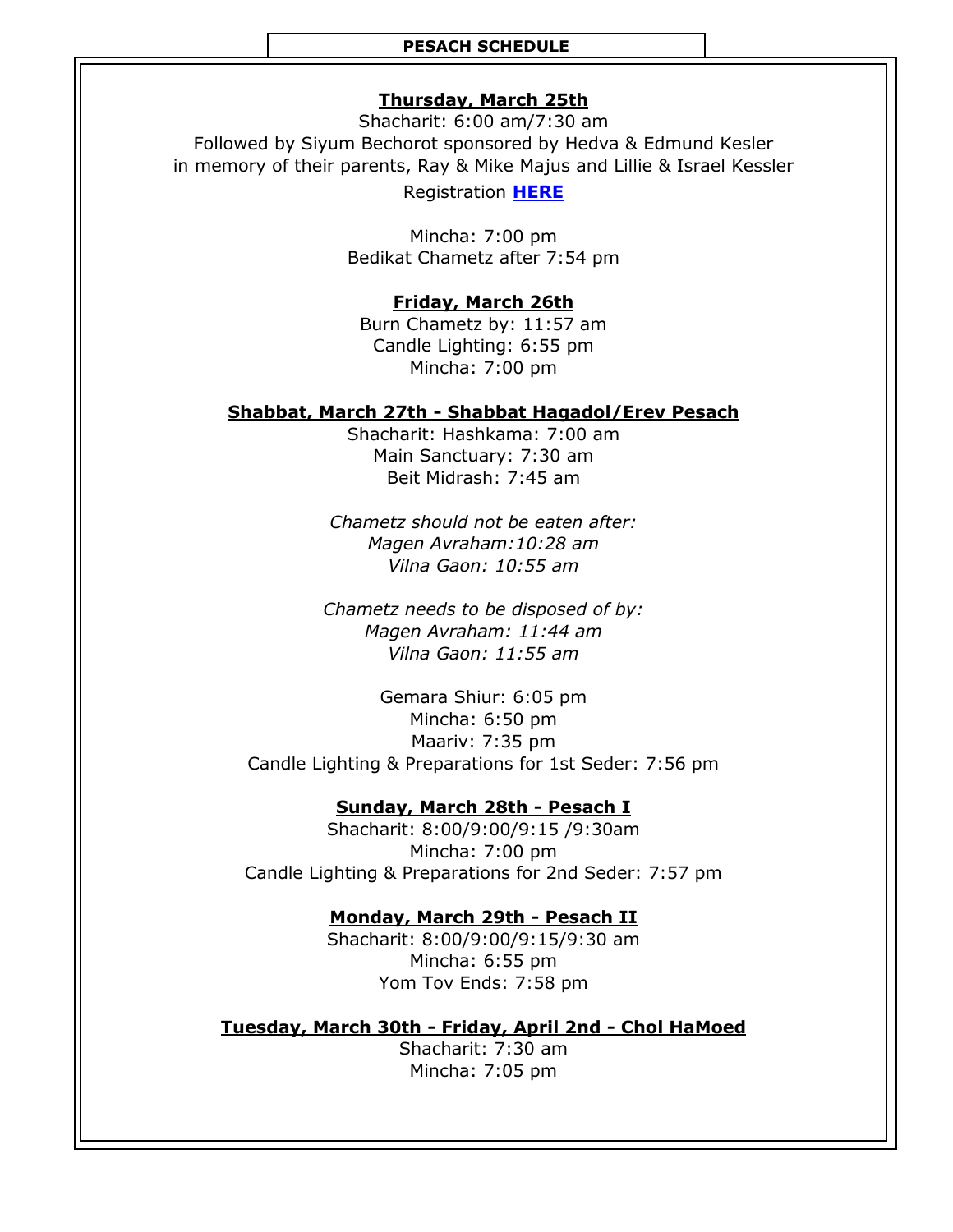**SHMURAH MATZAH ORDER FORM** 

# **PASSOVER SHMURAH MATZAH**

Great Neck Synagogue is again pleased to serve its membership with the sale of Hand Baked Shmurah Matzah



**Elite Shmurah Matzah Super Thin** (same as last year)

Pick-up for Matzah will be on Tuesday, March 23, 2021 The matzah will be available in the lobby all day 9:00 am - 5:00 pm

**Order & Pay Online HERE** 

All orders must be prepaid

Limited supply. Please order early.

| <b>Order Form</b>                                                                                                                                                                                                                    |  |
|--------------------------------------------------------------------------------------------------------------------------------------------------------------------------------------------------------------------------------------|--|
| Name and the contract of the contract of the contract of the contract of the contract of the contract of the contract of the contract of the contract of the contract of the contract of the contract of the contract of the c       |  |
| Address and the contract of the contract of the contract of the contract of the contract of the contract of the                                                                                                                      |  |
| Telephone <b>Andrew Property and Property America</b>                                                                                                                                                                                |  |
| Email <b>Executive Contract Contract Contract Contract Contract Contract Contract Contract Contract Contract Contract Contract Contract Contract Contract Contract Contract Contract Contract Contract Contract Contract Contrac</b> |  |
| lb. Shmurah Matzah @ $$30.00$ per lb.                                                                                                                                                                                                |  |
| We have a limited amount of whole wheat matzah at \$27 per lb.                                                                                                                                                                       |  |
| Total Cost Check must be included with order payable to Great Neck Synagogue                                                                                                                                                         |  |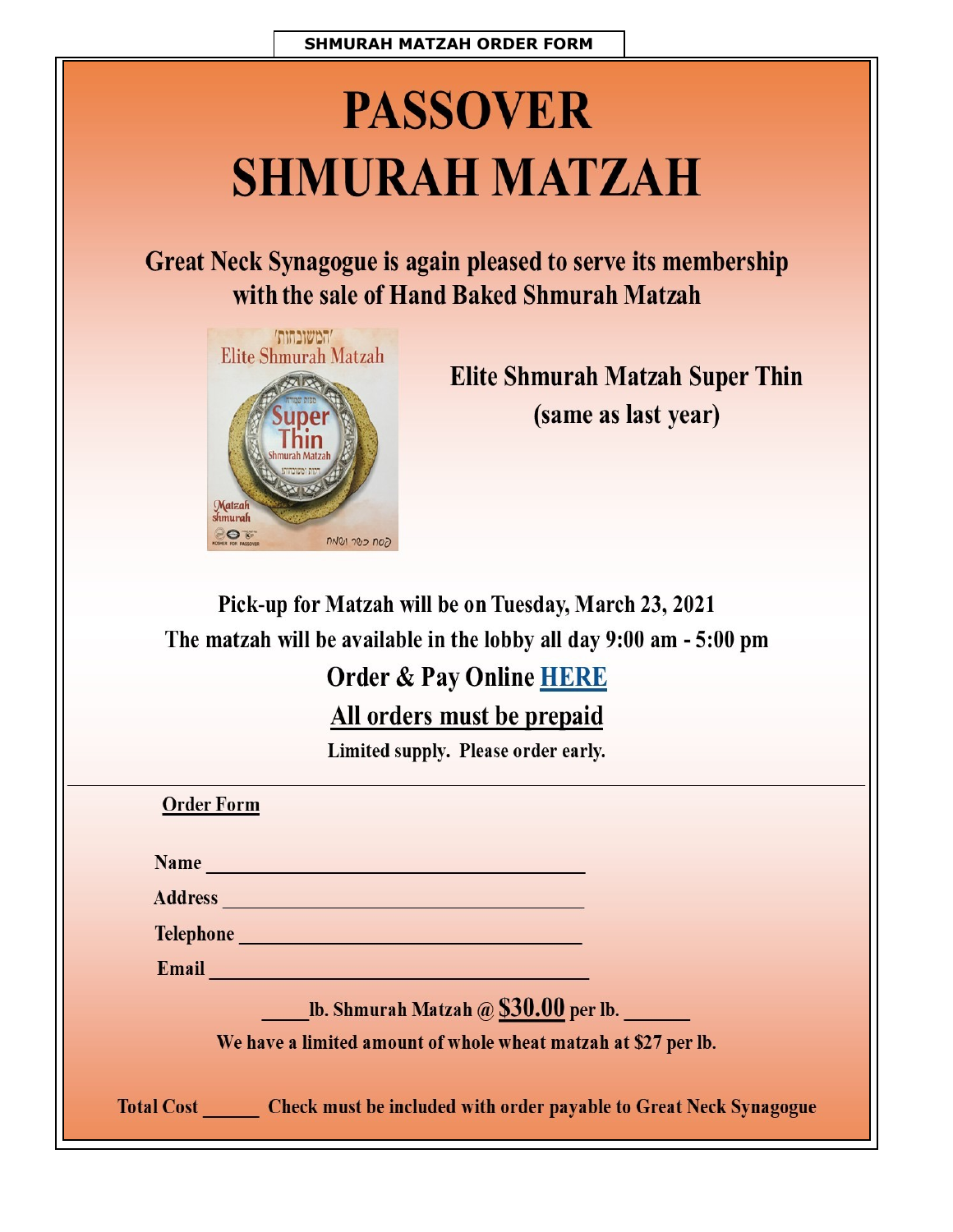### **GNS Youth Pesach Groups**



### **Second Days of Yom Tov**

Youth Minyan Grades 5 & Up: 9:45 am Braun Youth Center

Grades 1-4: 10:15-11:15 NSHA Lunch Room

Tefillah Together Mommy & Me: 10:45-11:15 Beit Midrash

\*There are no groups or youth minyan the first days of Yom Tov.

## **Congratulations to Aiden Mayer**

**Winner of the Madness Raffle and a free trip to Israel!!**